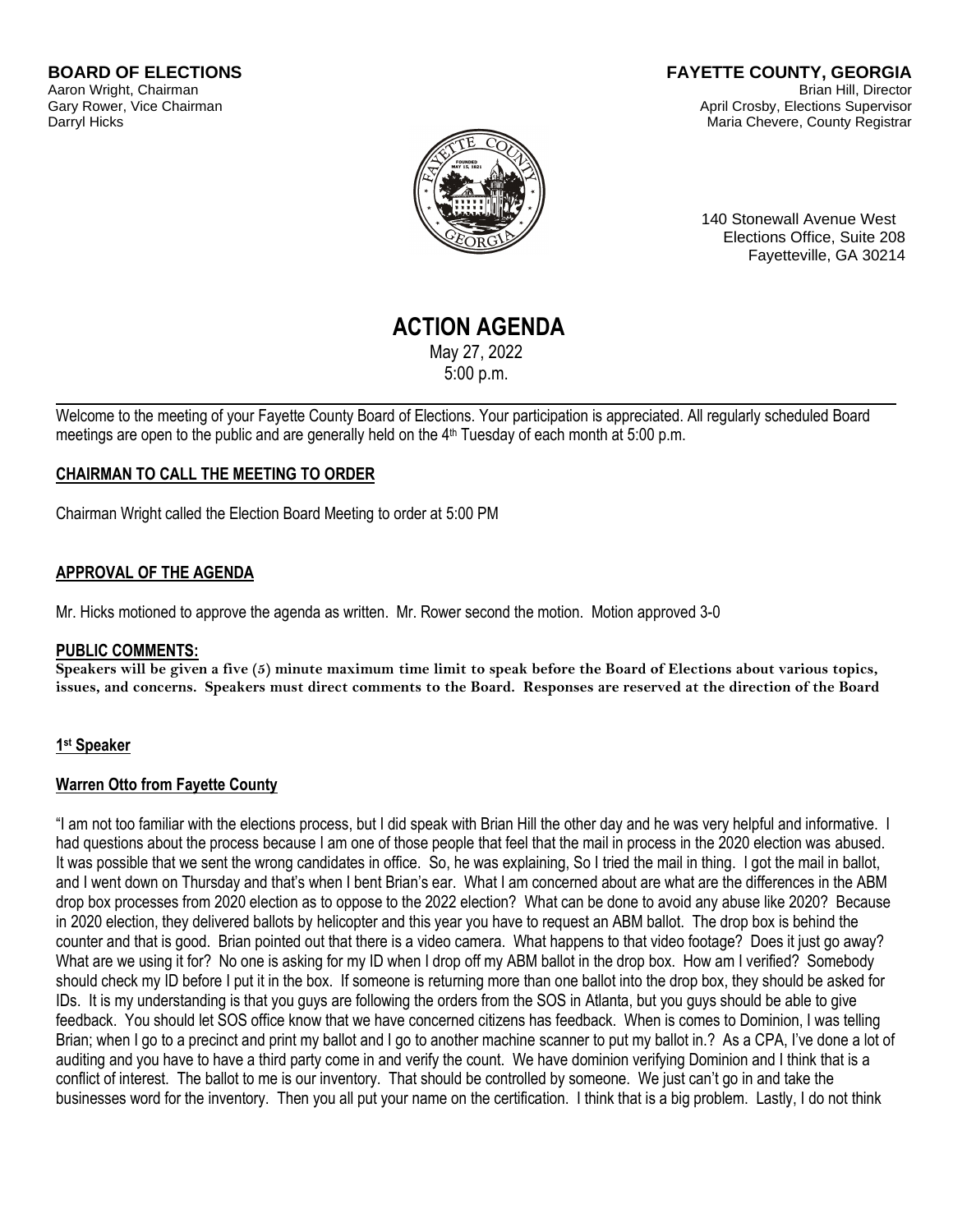there should be any release of the In Person voting numbers until all of the paper ballots have been counted. It is open to abuse then. This is all I have and thank you."

# **2 nd Speaker**

# **Suzanne Brown from Fayette County**

"The Voter Registration deadline is April 25<sup>th</sup> for the May 24<sup>th</sup> Primary. The Voter Registration deadline is April 25<sup>th</sup> for the June 21<sup>st</sup> Runoff. The Voter Registration deadline is May  $23^{rd}$  for the June  $21st$  Runoff. But only for Federal runoff elections on that date. The two different deadlines are there to comply with Federal law and Georgia law. Voters who register between April 25<sup>th</sup> and May 23<sup>rd</sup> cannot simply be added to the voter rolls and permitted to vote in all runoffs on June 21st. Those voters may only vote for Federal runoff elections. That would be a U.S. Senate, or U.S. Congressional race. Whether they request to vote by mail, present in person for early voting or on June 21<sup>st</sup> at their respective poll, you must legally only permit them to vote for the Federal run off races. Otherwise, you violate the Georgia Constitution and O.C.G.A 21-2-501. What is your procedure to compile a list of electors who register between April 25<sup>th</sup> and May 23<sup>rd</sup> to ensure they only vote in Federal runoff races no matter which method they use to vote? Georgians have a right to vote, and a responsibility to comply with the law. We have to rely on you to have the procedures in place. Plus, you can only vote in one location, where you legally reside, not post-office box or a business address. It must be an actual residence. We want fair elections.

# **APPROVAL OF THE MINUTES**

Consideration of staff's request to approve the April 29<sup>th</sup>, 2022 & May 6<sup>th</sup>, 2022, Board of Elections' Meeting Minutes.

Mr. Rower made a motion to approve the April 29<sup>th</sup> Election Board Minutes. Chairman Wright seconded the motion. The motion passed 2-0 (Darryl Hicks was absent at this Meeting)

Mr. Hicks made a motion to approve the May  $6<sup>th</sup>$  Election Board Minutes. Chairman Wright seconded the motion. The motion passed 2-0 (Gary Rower was absent at this Meeting)

### **CONSENT AGENDA:**

There was no Consent Agenda

### **PUBLIC HEARING:**

1. Public Hearing of staff's recommendation to remove registered Fayette County voters from the Electors List who are registered in the State of Georgia's Secretary of State Voter Registration System as deceased **(Pages1-3)**

Chairman Wright made a motion to approve the Canceled Deceased, Mr. Rower second the motion. The Motion passed 3-0

2. Public Hearing of staff's recommendation to remove registered Fayette County voters from the Electors List who are registered in the State of Georgia's Secretary of State Voter Registration System as felons **(No Felons List Sent By SOS)**

### **NEW BUSINESS:**

3. Review and consideration of Provisional Ballots cast for May 24<sup>th</sup>, 2022, General Primary Election

# **County Registrar Review of Provisional Ballots:**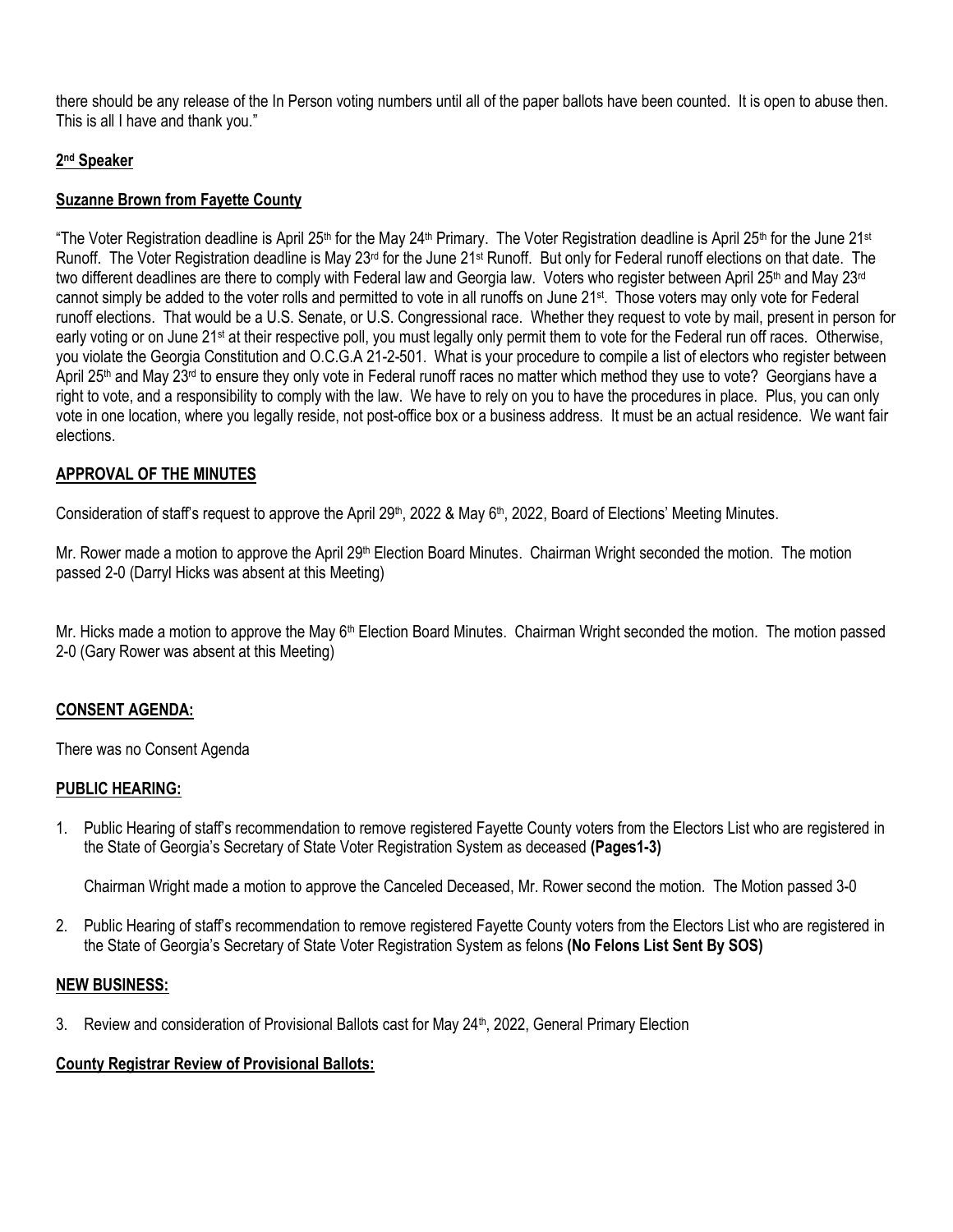# **Maria Chevere stated**

# **Fayette County had 39 Provisional Ballots:**

**Fully Counted Accepted Provisional Ballots:**

**Voter #1 Precinct #10 SANDY CREEK**

**Voter #2 Precinct #10 WINDGATE**

**Voter #3 Precinct #10 WINDGATE**

# **Partial Counted Accepted Provisional Ballots:**

| <b>PRECINCT VOTED</b>                | <b>CORRECT PRECINT</b> |
|--------------------------------------|------------------------|
| Voter #4 #3 EUROPE                   | 05-393                 |
| Voter #5 #3 EUROPE                   | 28-370                 |
| Voter #6 #9 RAREOVER                 | $10 - 390$             |
| Voter #7 #9 RAREOVER                 | $27 - 356$             |
| Voter #8 #9 RAREOVER                 | $27 - 356$             |
| Voter #9 #9 RAREOVER                 | 27 - 356               |
| <b>Voter #10 #9 RAREOVER</b>         | $15 - 302$             |
| Voter #11 #9 RAREOVER                | 10 3 9 0               |
| Voter #12 #9 RAREOVER                | 27 - 356               |
| Voter #13 #12 SHAKERAG WEST 18 - 358 |                        |
| Voter #14 #12 SHAKERAG WEST 18 - 358 |                        |
| Voter #15 #12 SHAKERAG WEST 10 - 356 |                        |
| Voter #16 #12 SHAKERAG WEST 34 - 302 |                        |
| Voter #17 #12 SHAKERAG WEST 34 - 302 |                        |
| Voter #18 #12 SHAKERAG WEST 14 - 378 |                        |
| Voter #19 #12 SHAKERAG WEST 16 - 376 |                        |
| Voter #20 #12 SHAKERAG WEST 16 - 376 |                        |
| Voter #21 #22 BRAELLINN 34 - 387     |                        |
| Voter #22 #22 BRAELLINN              | $20 - 358$             |
| Voter #23 #22 BRAELLINN              | 14 - 358               |
| Voter #24 #22 BRAELLINN              | $34 - 387$             |
| Voter #25 #25 WILLOW POND 13 - 307   |                        |
| Voter #26 #30 MURPHY                 | 35 - 362               |
| Voter #27 #33 CAMP CREEK 36 - 302    |                        |
| Voter #28 #35 SPRING HILL 08 - 370   |                        |
| Voter #29 #35 SPRING HILL            | 33 - 358               |
| Voter #30 #35 SPRING HILL 07 - 371   |                        |
| Voter #31 #35 SPRING HILL            | 28 - 370               |
| Voter #32 #35 SPRING HILL            | 14 - 389               |
| Voter #33 #35 SPRING HILL 03 - 370   |                        |
| Voter #34 #35 SPRING HILL            | $04 - 301$             |
|                                      |                        |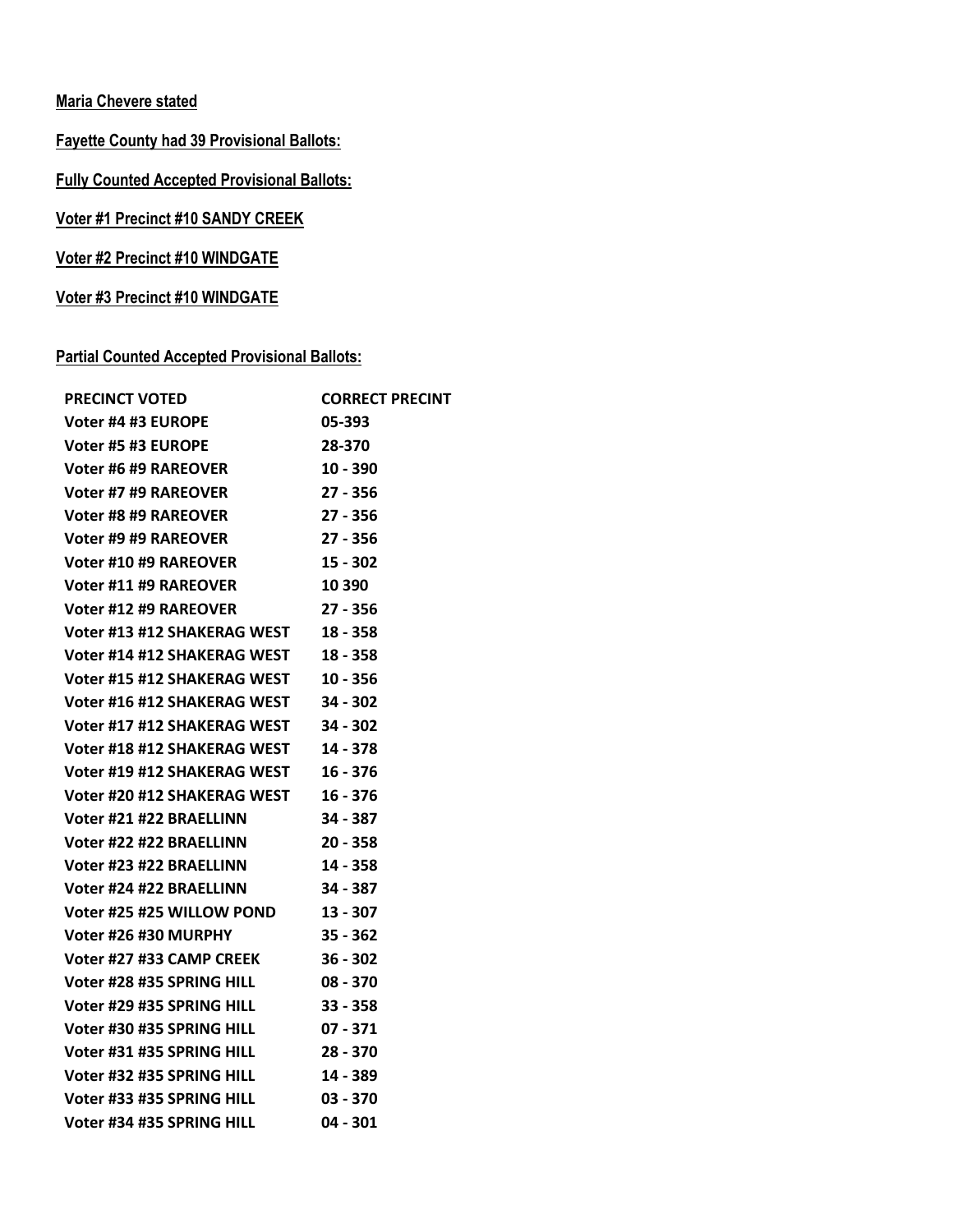#### **Voter #35 #35 SPRING HILL 30 - 302**

### **Rejected Provisional Ballots:**

**Voter #36- Registered in Heard County Voter #37- Not a US Citizen Voter #38- Registered in Fulton County Voter #39- Not Registered**

### **DIRECTOR REPORT:**

Mr. Hill stated that Mrs. Patricia Carole Thornburg's last day at the election's office was May 24<sup>th</sup> and that Mrs. Thornburg will be missed. Mr. Hill also stated that he held interviews to replace Mrs. Thornburg and that he chose Beverly Daniel.

Mr. Hill stated that he just received a Redistricting Precinct card grant application from SOS office and that he was going to fill it out so we can be reimbursed of the funds it took to mail out Redistricting Precinct cards.

### **The Certification Meeting was suspended by Chairman Wright to allow staff to scan Accepted Provisionals at 5:45 PM**

### **The Certification Meeting was reinstated by Chairman Wright at 6:05 PM**

Mr. Hicks made a motion to certify the May 24<sup>th</sup> General Primary election. Mr. Rower seconded the motion. The motion passed 3-0

### **ATTORNEY'S REPORTS:**

There were not Attorney Reports

#### **BOARD MEMBERS REPORTS:**

Mr. Hicks congratulated Mr. Hill and Elections staff on a smooth May 24<sup>th</sup> Election. Also, Mr. Hicks thanked Mrs. Thornburg for her work and stated that she will be missed.

Chairman Wright also stated that Mrs. Thornburg will be missed and thanked the Election staff for the great work on the May  $24<sup>th</sup>$ election.

Chairman Wright asked Mr. Hill about how would we keep a accountability of the June  $21<sup>st</sup>$  Federal runoff election registration deadline?

Mr. Hill answered that the local elections office doesn't keep an accountability of this because this is a logics that is kept by the SOS office database called ElectioNet. Mr. Hill stated that ElectioNet doesn't allow us to issue a ABM or AIP ballot to a voter that didn't make the cut off

#### **EXECUTIVE SESSION:**

There was no Executive Session